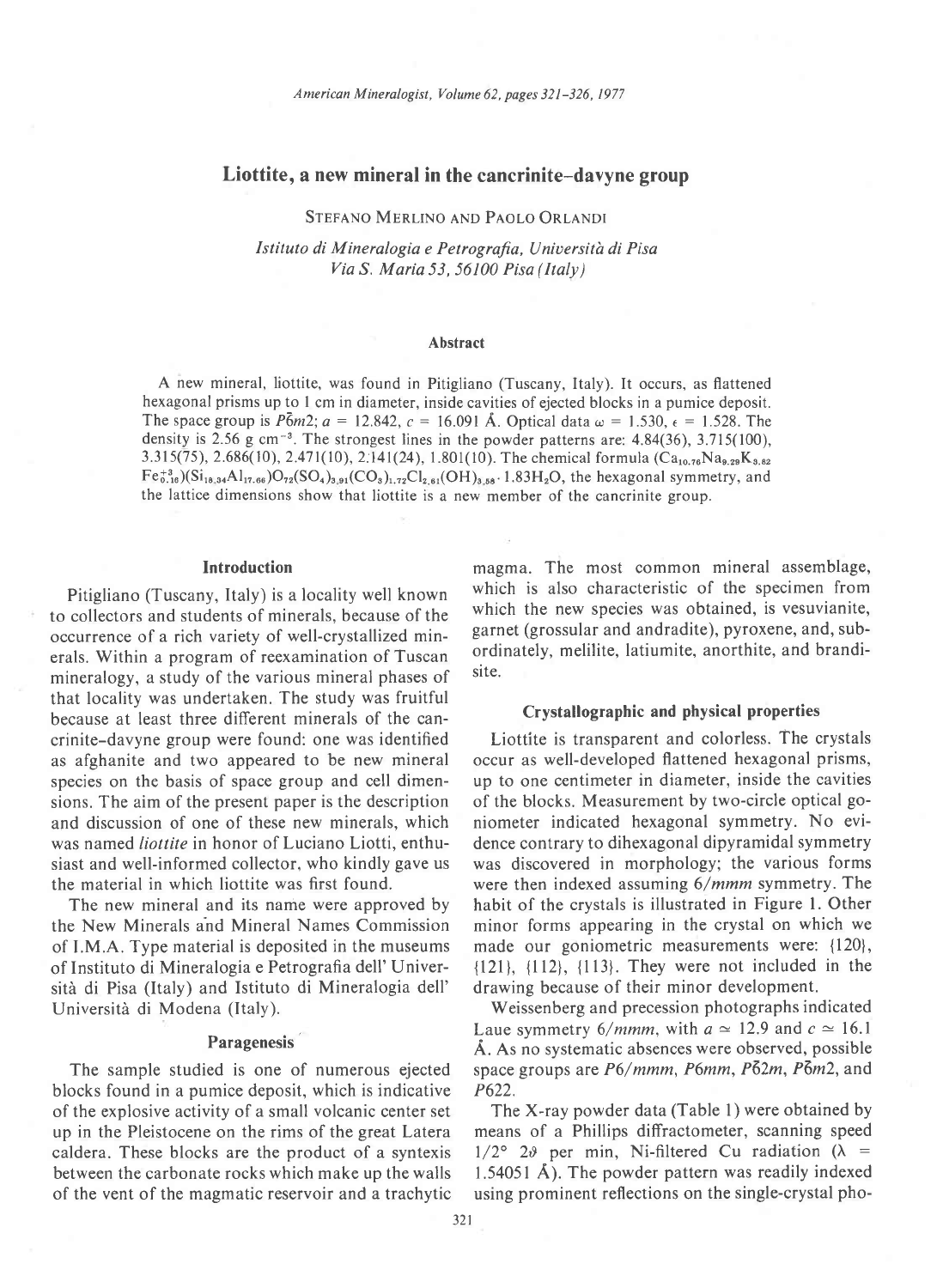

Flc. l. Drawing of a well-developed crystal of liottite.

tographs. The cell parameters derived from single-cry stal study and refined by a least-squares method, using the indexed powder data, are given in Table 3. Refractive indices,  $\omega = 1.530$ ,  $\epsilon = 1.528$ , were measured by a double variation method using o-nitrotoluene as liquid. The density of liottite, also reported in Table 3, was determined by suspension in a mixture of bromoform and acetone as  $2.56 \pm 0.02$ g cm<sup>-3</sup>. The hardness of the mineral is 5 in the Mohs scale.

 $a = 110$ 

### Chemical composition

The chemical composition was obtained in the following way: CaO, Na<sub>2</sub>O, and  $K_2O$  were determined by atomic absorption spectrometry using a Perkin Elmer 303 instrument.  $CO<sub>2</sub>$  and  $H<sub>2</sub>O$  were obtained by the microdetermination of carbon and hydrogen carried out with the Carlo Erba elemental microanalyzer 1104 instrument. Cl and SO<sub>3</sub> were determined by X-ray fluorescence spectrometry, using as reference standard samples of analyzed cancrinite to which known quantities of sulphur and chlorine were added. Starting from the known quantities of the other elements,  $SiO_2$ ,  $Al_2O_3$ , and  $Fe_2O_3$  were determined by X-ray fluorescence spectrometry according to the method of Franzini and Leoni (1972), introducing the appropriate correction factors for sulphur and chlorine and assuming that the sum of the weight percentages was 100.0. The results of the analyses are given in the first column of Table 2.

 $e = |111|$ 

## Related compounds and structural considerations

The chemical data reported in Table 2, together with the hexagonal symmetry and the cell parameters, clearly show a close relationship with the minerals of the cancrinite-vishnevite-davyne series with chemical composition  $(Na,Ca,K)_{6-a}Al_6Si_6O_{24}$  (CO<sub>3</sub>,  $SO_4, Cl, OH$ <sub>1-2</sub>  $1-5H_2O$ . On this basis the unit-cell contents of liottite were calculated assuming  $36(Si +$ Al) and are given in Table 2. From the excess of oxygen atoms over 72, a content of 3.58 hydroxyl anions can be inferred; in fact, hydroxyl ions are present in cancrinite minerals as indicated by chemical analyses and structural studies and were actually found in liottite by crystal-structure determination (Merlino and Mellini, 1976). The following chemical formula was thus calculated for liottite:  $(Ca_{10.76}Na_{9.29})$  $K_{3.82}$  F e  $_{0.16}^{+3}$  (S i<sub>18.34</sub> A l<sub>17.66</sub>)O<sub>72</sub>(SO<sub>4</sub>)<sub>3.91</sub>(CO<sub>3</sub>)<sub>1.72</sub> C l<sub>2.61</sub>  $(OH)_{3.58} \cdot 1.83$  H<sub>2</sub>O. Liottite contains calcium as its dominant cation, a relation which was not found in any mineral of the cancrinite group except one microsommite, as shown in Figure 2.

The crystal structure of cancrinite, space group  $P6_3$ ,  $a = 12.75$ ,  $c = 5.14$  A, was determined by Pauling (1930) and refined by Jarchow (1965). It is made up of six-fold rings of tetrahedra: each ring is linked to three rings in the preceding layer and to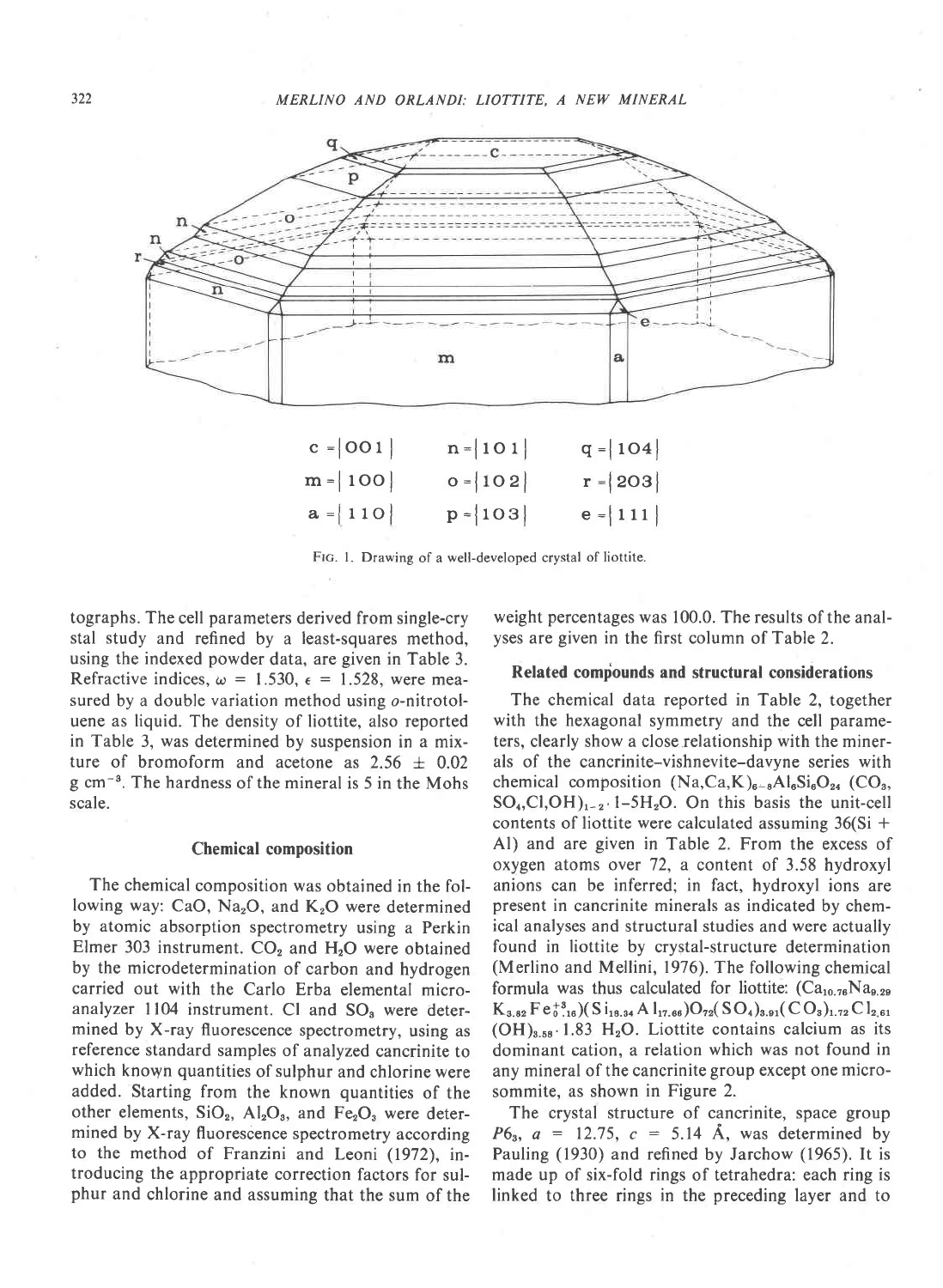| $_{\rm hkl}$ $^{\rm a}$ | $I/I$ o        | d obs           | d calc | hkl                                                                                                                                                                                               | $I/I$ o        | d obs | d calc |
|-------------------------|----------------|-----------------|--------|---------------------------------------------------------------------------------------------------------------------------------------------------------------------------------------------------|----------------|-------|--------|
|                         |                | (A)             | (A)    |                                                                                                                                                                                                   |                | (A)   | (A)    |
| 100                     | $\overline{c}$ | 11.12           | 11.12  | 423                                                                                                                                                                                               | 2              | 1.957 | 1.957  |
| 101                     | 1              | 9.17            | 9.15   | 307                                                                                                                                                                                               |                |       | 1.954  |
| $102*$                  | $1\,$          | 6.52            | 6.52   | 406*                                                                                                                                                                                              | 6              | 1.932 | 1.930  |
| $003*$                  | 1              | 5.37            | 5.36   | $513*$                                                                                                                                                                                            | 3              | 1.872 | 1.872  |
| $103*$                  | 36             | 4.84            | 4.83   | 227                                                                                                                                                                                               |                |       | 1.869  |
| $210*$                  | $\mathbf{c}$   | 4.210           | 4.204  | 431                                                                                                                                                                                               | $\leq 1$       | 1.816 | 1.817  |
| $113*$                  | $\mathbf{2}$   | 4.114           | 4.116  | 218                                                                                                                                                                                               |                |       | 1.815  |
| $211*$                  | $\mathfrak{p}$ | 4.077           | 4.067  | 416*                                                                                                                                                                                              | 10             | 1.801 | 1.800  |
| $104*$                  | 8              | 3.790           | 3.783  | 432                                                                                                                                                                                               |                |       | 1.783  |
| $300*$                  | 100            | 3.715           | 3.707  | 335                                                                                                                                                                                               | ũ.             | 1.782 | 1.782  |
| $302*$                  | $\overline{c}$ | 3.375           | 3.367  | 520*)                                                                                                                                                                                             |                |       | 1.781  |
| $213*$                  | 75             | 3.315           | 3.309  | 308                                                                                                                                                                                               |                |       | 1.768  |
| 005                     |                |                 | 3.218  | 109                                                                                                                                                                                               | 1              | 1.768 | 1.765  |
| $220*$                  | $\mathfrak{p}$ | 3.217           | 3.211  | 603*                                                                                                                                                                                              | 1              | 1.753 | 1.752  |
| 105                     | 1              | 3.095           | 3.091  | 433*                                                                                                                                                                                              | $\mathbf{c}$   | 1.732 | 1.731  |
| 303                     | $\mathbf 1$    | 3.058           | 3.050  | $219*$                                                                                                                                                                                            | $\mathbbm{1}$  | 1.646 | 1.645  |
| $311*$                  | 3              | 3.033           | 3.029  | 613*                                                                                                                                                                                              | $\mathbf{1}$   | 1.618 | 1.617  |
| $312*$                  | $\overline{4}$ | 2.885           | 2.880  | 605                                                                                                                                                                                               |                |       | 1.606  |
| 205                     |                |                 | 2.785  | 440 *                                                                                                                                                                                             | 6              | 1.606 | 1.605  |
| 400*                    | 9              | 2.787           | 2.780  | 531                                                                                                                                                                                               |                |       | 1.581  |
| $223*$                  | $\mathfrak{S}$ | 2.760           | 2.755  | 701                                                                                                                                                                                               | $\leq 1$       | 1.581 | 1.581  |
| 401*                    | 5              | 2.745           | 2,740  | 328                                                                                                                                                                                               |                |       | 1.580  |
| 006*                    | 10             | 2.686           | 2.682  | 702                                                                                                                                                                                               |                |       | 1.559  |
| $313*$                  | 7              | 2.678           | 2.674  | 532                                                                                                                                                                                               | 1              | 1.559 | 1.559  |
| $402*$                  | 3              | 2.630           | 2.628  | 525                                                                                                                                                                                               |                |       | 1.558  |
| 106                     | $\leq$ 1       | 2.610           | 2.607  | 606                                                                                                                                                                                               |                |       | 1.525  |
| 116                     |                |                 | 2.475  | 533                                                                                                                                                                                               | 2              | 1.525 | 1.523  |
| $403*$                  | 10             | 2.471           | 2.468  | 703 J                                                                                                                                                                                             |                |       | 1.523  |
| $314*$                  | $\overline{c}$ | 2.456           | 2.449  | $409*$                                                                                                                                                                                            |                |       | 1.504  |
| 305                     |                |                 | 2.430  | 2110                                                                                                                                                                                              | 1              | 1.505 | 1.503  |
| 410                     | $\overline{c}$ | 2.427           | 2.427  | 534                                                                                                                                                                                               |                |       | 1.478  |
| $404*$                  | $\mathbf{2}$   | 2.290           |        | 704                                                                                                                                                                                               | $\leq 1$       | 1.478 | 1.478  |
| 315                     |                |                 | 2,287  |                                                                                                                                                                                                   |                |       | 1.476  |
| 500                     | 2              | 2.225           | 2.227  | 3010                                                                                                                                                                                              |                | 1.474 | 1.473  |
|                         |                |                 | 2.224  | 710*                                                                                                                                                                                              | 1              |       |        |
| $306*$                  | $\mathbf 1$    | 2.174           | 2.173  | 4 0 10                                                                                                                                                                                            |                |       | 1.393  |
| $324*$                  | $\mathfrak 2$  | 2.155           | 2.155  | 625                                                                                                                                                                                               | ı              | 1.391 | 1.391  |
| $330*$                  | 24             | 2.141           | 2,140  | 800                                                                                                                                                                                               |                |       | 1.390  |
| 405                     | 4              | 2.102           | 2.104  | 446*                                                                                                                                                                                              | 4              | 1.378 | 1.377  |
| 420                     |                |                 | 2.102  | 543                                                                                                                                                                                               |                |       | 1.376  |
| 226                     | 5              | 2.060           | 2.058  | 803*                                                                                                                                                                                              | $\overline{4}$ | 1.346 | 1.346  |
| 325                     |                | $1.999$ $1.999$ | 1.999  | 804<br>$\left\{\n \begin{array}{ccc}\n 1 & 1 & 12 \\ 1 & 1 & 2\n \end{array}\n \right\}\n \quad\n 1 \quad 1.314\n \quad\n \left\{\n \begin{array}{ccc}\n 1.315 \\ 1.314\n \end{array}\n \right\}$ |                |       | 1.315  |
| 510                     |                |                 |        |                                                                                                                                                                                                   |                |       |        |

TABLE 1. X-ray powder diffraction data for liottite

three other rings in the succeeding one, in a threedimensional framework. The layers succeed each other along the  $c$  axis, according to the stacking sequence  $ABAB$ ...

 $(543)$ .

The diffraction pattern of the specimen used by Jarchow (1965) to refine the structure of cancrinite showed diffuse spots symmetrically disposed relative to the sharp ones at  $\pm$  3/7  $c^*$  in reciprocal space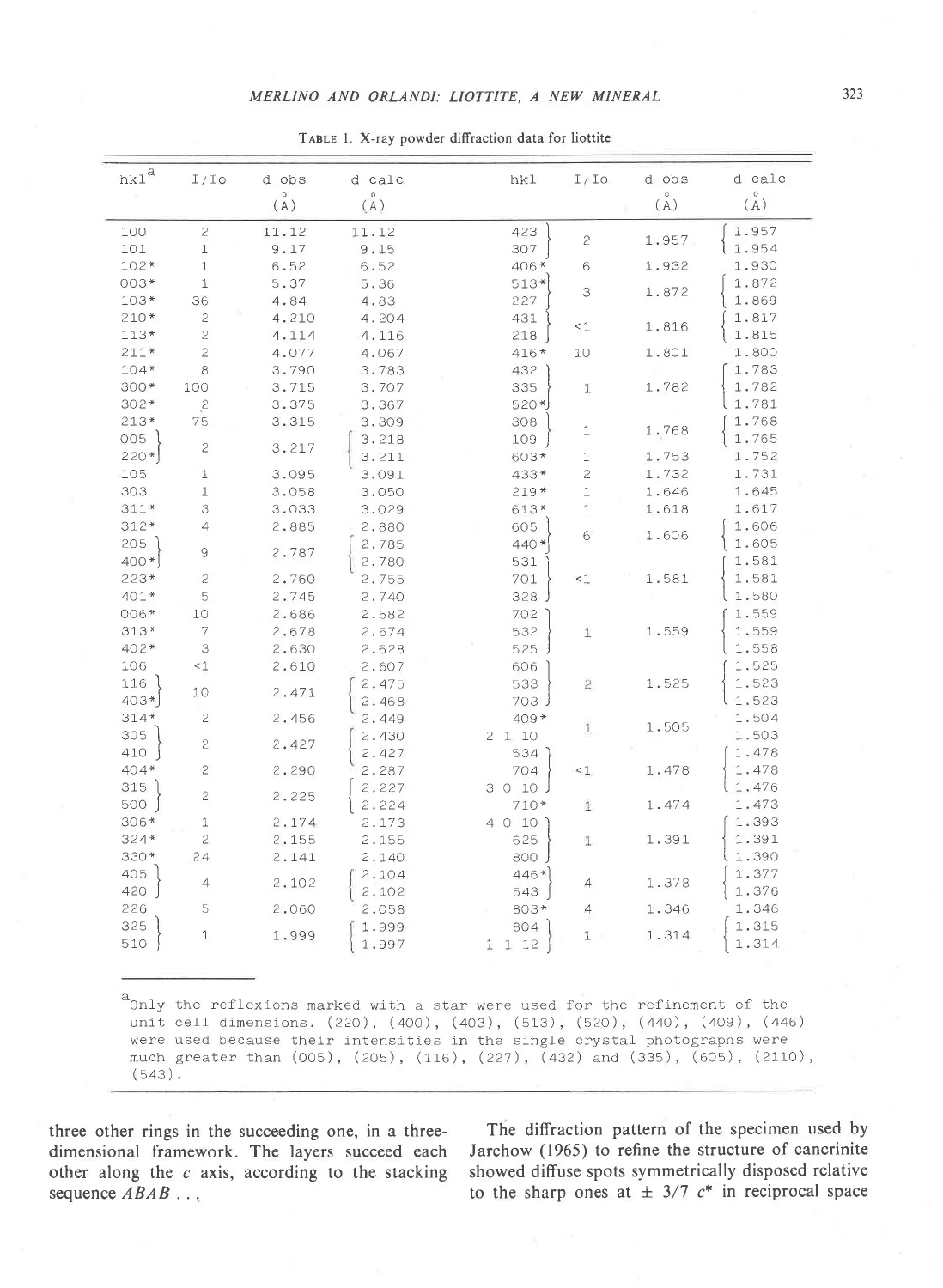TABLE 2. Chemical data and unit-cell contents in liottite

|                                | wt.%   |                 | cell contents |
|--------------------------------|--------|-----------------|---------------|
| $S10_{2}$                      | 30.51  | Si              | 18.34         |
| $A1_{2}O_{3}$                  | 24.92  | A1              | 17.66         |
| Fe <sub>2</sub> O <sub>3</sub> | 0.36   | $Fe+3$          | 0.16          |
| CaO                            | 16.71  | Ca              | 10.76         |
| Na <sub>2</sub> O              | 7.97   | Na              | 9.29          |
| $K_2O$                         | 4.98   | K               | 3.82          |
| $SO_{3}$                       | 8.66   | ${}^{50}4$      | 3.91          |
| $\mathrm{co}_2$                | 2.1    | CO <sub>3</sub> | 1.72          |
| C1                             | 2.57   | C1              | 2.61          |
| $H_{2}O$                       | 1.8    | $H_{2}O$        | 3.62          |
|                                | -----  | $\circ$         | 73.79         |
|                                | 100.58 |                 |               |
| $-C1=0$                        | 0.58   |                 |               |
|                                |        |                 |               |
|                                | 100.00 |                 |               |

(satellite reflections), thus indicating some kind of superstructure. Foit et al. (1973) and Brown and Cesbron (1973) studied "cancrinites" from different sources, finding superstructures characterized by val-

ues of c parameter equal to 5c, 8c, 11c, 16c, and 21c, where  $c = 5.13$  Å. The diffraction patterns of all these cancrinites differ as regards the much weaker diffuse reflections but do not differ in the positions and intensities of the sharp spots. This indicates, as the authors remark, that they have the same aluminosilicate framework structure, differing only in the ordering of the cations outside the framework, which leads to the appearance of the satellite reflections.

Natural and synthetic compounds exist which, although structurally related to cancrinite, have a different aluminosilicate framework. Bariand et al. (1968) found and studied afghanite, a new aluminosilicate with unit-cell content  $(Na, Ca, K)_{36}(Si, Al)_{48}$  $O_{102}(Cl, SO_4, CO_3)_{12}$  · 1.8H<sub>2</sub>O. Chemical composition and crystallographic data, reported in Table 3, indicated afghanite as a member of the cancrinite group, with an 8-layer sequence of six-membered rings. Recently Sieber and Meier (1974) prepared and studied Losod, a compound with idealized formula  $Na<sub>12</sub>A<sub>12</sub>S<sub>12</sub>O<sub>48</sub>$ . 18H<sub>2</sub>O. Its cell data, also reported in Table 3, indicated it is a member of the cancrinite group with a 4-layer sequence ABAC.

Liottite is another member of this group. Cell data pointed to a 6-layer sequence of six-membered rings; this has been confirmed by a crystal structure determination (Merlino and Mellini, 1976), which has led to the space group  $\overline{P_0}m_2$  and indicated the stacking sequence ABABAC. The structure refinement is in progress.

|                                                                | Davyne                   | "Losod"                    | Liottite      | Afghanite                         |  |
|----------------------------------------------------------------|--------------------------|----------------------------|---------------|-----------------------------------|--|
| Source                                                         | Bariand et al.<br>(1968) | Sieber and<br>Meier (1974) | This paper    | Bariand et al.<br>(1968)          |  |
| Space group<br>(4)                                             | $P6_{3}$                 | $P6_{\alpha}$ /mmc         | P6m2          | $P6_{3}$ mmc, $P6_{3}$ mc<br>P62c |  |
| a(A)                                                           | 12.70(0.03)              | 12.906(0.003)              | 12.842(0.003) | 12.77(0.03)                       |  |
| c(A)                                                           | 5.33(0.02)               | 10.541(0.003)              | 16.091(0.005) | 21.35(0.04)                       |  |
| $D_{\text{calc.}}(g.cm^{-3})$<br>$D_{\text{meas.}}(g.cm^{-3})$ |                          | 2.21                       | 2.61          | 2.65                              |  |
|                                                                | ä.                       | 2.15                       | 2.56          | 2.55                              |  |
| $Z^*$                                                          | $\overline{\phantom{a}}$ | $\overline{4}$             | $6^{\circ}$   | 8                                 |  |

TABLE 3. Crystallographic data of compounds in the cancrinite group

number of layers of six-membered rings in the sequence.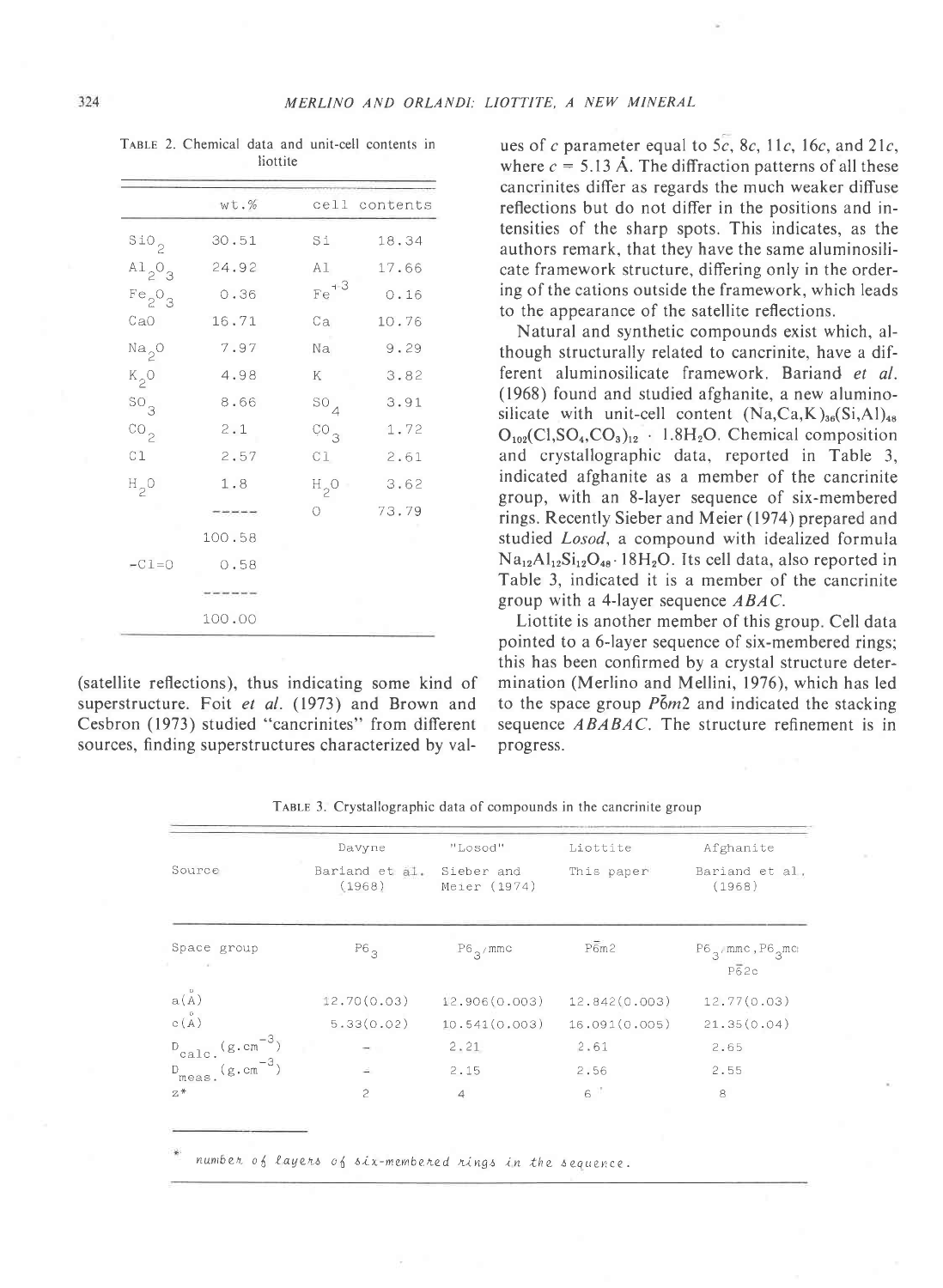

FIG. 2. Cation chemistry of liottite, compared with that of the other minerals in cancrinite group. The data are from Deer et al. (1962) and Bariand et al. (1968), excluding the analyses with cation sums less than 6 on the basis of 12 (Si + Al).

> Cancrinite + Vishnevite<br>■ Microsomi Microsommite O Davyne<br>X Afghani **Afghanite**  $\triangle$  Liottite

### Acknowledgments

Thanks are due to Mr. R. Cioni and Dr. L. Leoni who made respectively the absorption spectrometry and X-ray fluorescence spectrometry analyses. Particularly helpful were the suggestions and comments by A. Kato. The financial support of Consiglio Nazionale delle Ricerche, Roma, is also kindly acknowledged.

#### References

Bariand, P., F. Cesbron and R. Giraud (1968) Une nouvelle espèce min6rale: I'afghanite de Sar-e-Sang, Badakhshan, Afghanistan. CO<sub>3</sub><sup>-</sup> dominant anion outside the framework

- SO?- dominant anion outside the framework
- Cl<sup>-</sup> dominant anion outside the framework
- Cl<sup>-</sup> dominant anion outside the framework
- $Cl^-$  dominant anion outside the framework

 $SO<sub>4</sub><sup>2-</sup>$  dominant anion outside the framework

Comparison avec les minéraux du groupe de la cancrinite. Bull. Soc. fr. Minéral, Cristallogr., 91, 34-42.

Brown, W. L. and F. Cesbron (1973) Sur le surstructures des cancrinites. C.R. Acad. Sci. Paris, 276, Serie D, l-4.

Deer, W. A., R. A. Howie and J. Zussmann (1962) Rock-forming Minerals, uol. 4, Framework Silicates. Longmans, London,

Foit, F. F., D. R. Peacor and E. W. Heinrich (1973) Cancrinite with a new superstructure from Bancroft, Ontario. Can. Mineral., 11, 940-951.

Franzini, M. and L. Leoni (1972) A full matrix correction in X-ray